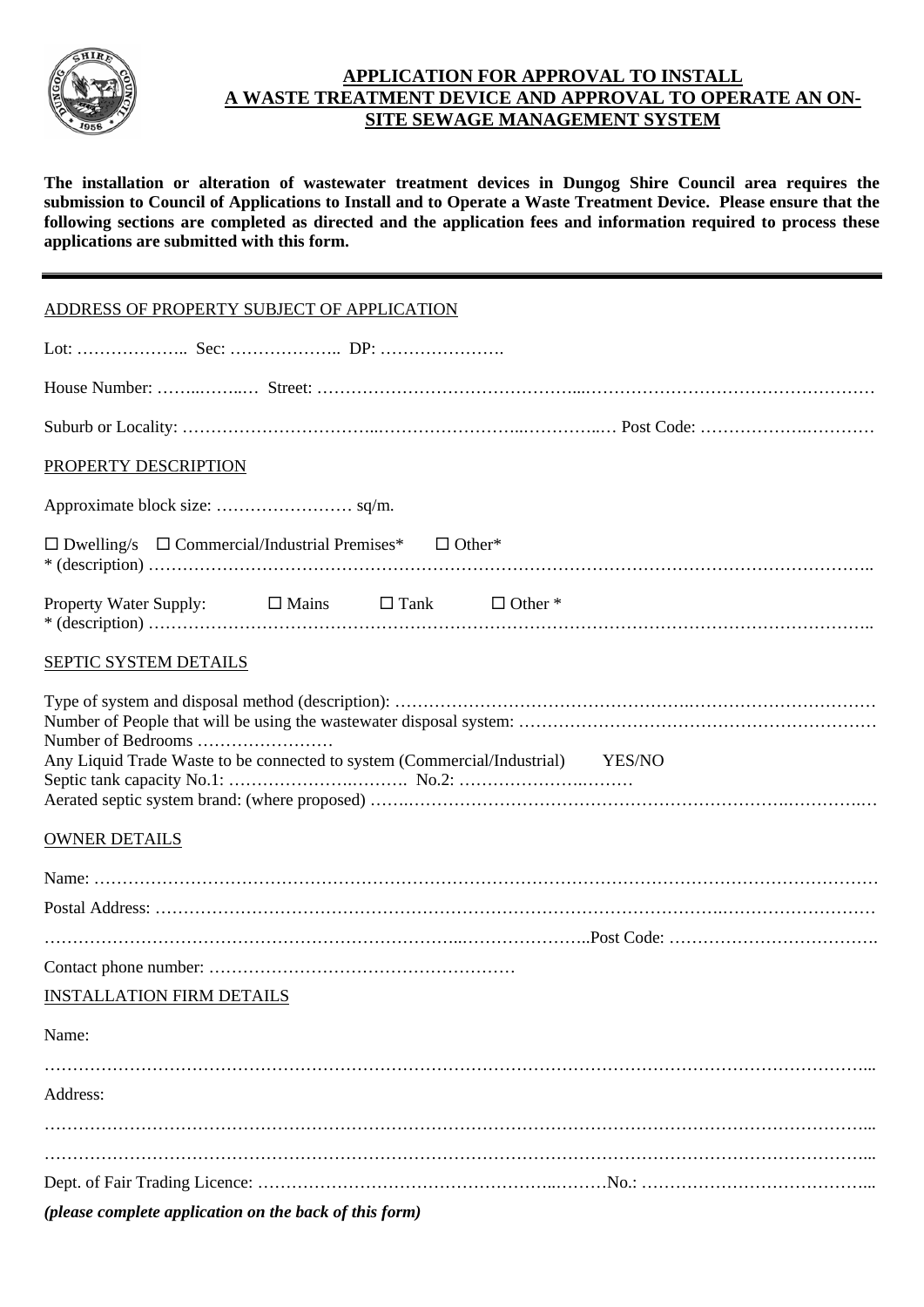#### **1. APPLICATION FOR APPROVAL TO INSTALL WASTE TREATMENT DEVICE.**

The undersigned hereby makes application for the approval of Council to the plans and specifications of a proposed septic tank and agree to comply with the requirements and conditions that may be stated on the approval.

I indemnify the Dungog Shire Council against any claim which may arise either from negligence or otherwise as a result of my carrying out or entrusting a third party to carry out the above work or any other work within the road reservation at the address below.

#### **Applicant Details**

| Where Applicant is not the owner, owner(s) must sign below to consent to the lodging of the application. |  |
|----------------------------------------------------------------------------------------------------------|--|
|                                                                                                          |  |

### **2. APPLICATION FOR APPROVAL TO OPERATE ON-SITE SEWAGE MANAGEMENT SYSTEM.**

The undersigned hereby makes application for the approval of Council to Operate an On-site- Sewage Management System in the Dungog Shire Area and agree to comply with the requirements and conditions that may be stated on the approval.

|--|--|

# *Where Operator is not the owner, owner(s) must sign below to consent to the lodging of the application.*

| Signature of C<br>' )wner(s. | лат |
|------------------------------|-----|
|                              |     |

# **All applicants for Installation Approval must submit with this Application:-**

#### **3 copies of:-**

- Manufacturers plans of the  $tank(s)$ ;
- Floor plan of any buildings to be connected to proposed system;
- Site plan

#### **Where there is on-site disposal of effluent, applicants should also supply:-**

- Information on the site plan indicating:-
	- ¾ Buffer distances from the dwelling, boundaries, swimming pools, paths, groundwater bores, dams and waterways;
	- $\triangleright$  Primary and reserve disposal areas;
	- $\triangleright$  Stormwater diversion drains.
- A site report (form available through Council).
- Any geotechnical information requested by Council.

#### **Where an aerated system is to be used applicants should also supply:-**

- $\triangleright$  Design plans of the disposal area;
- $\triangleright$  Details of any maintenance agreement.

#### **A Septic Application fee of \$220.00 for new systems or \$130.00 for conversion or renewal of existing systems MUST be paid on submission of this Application.**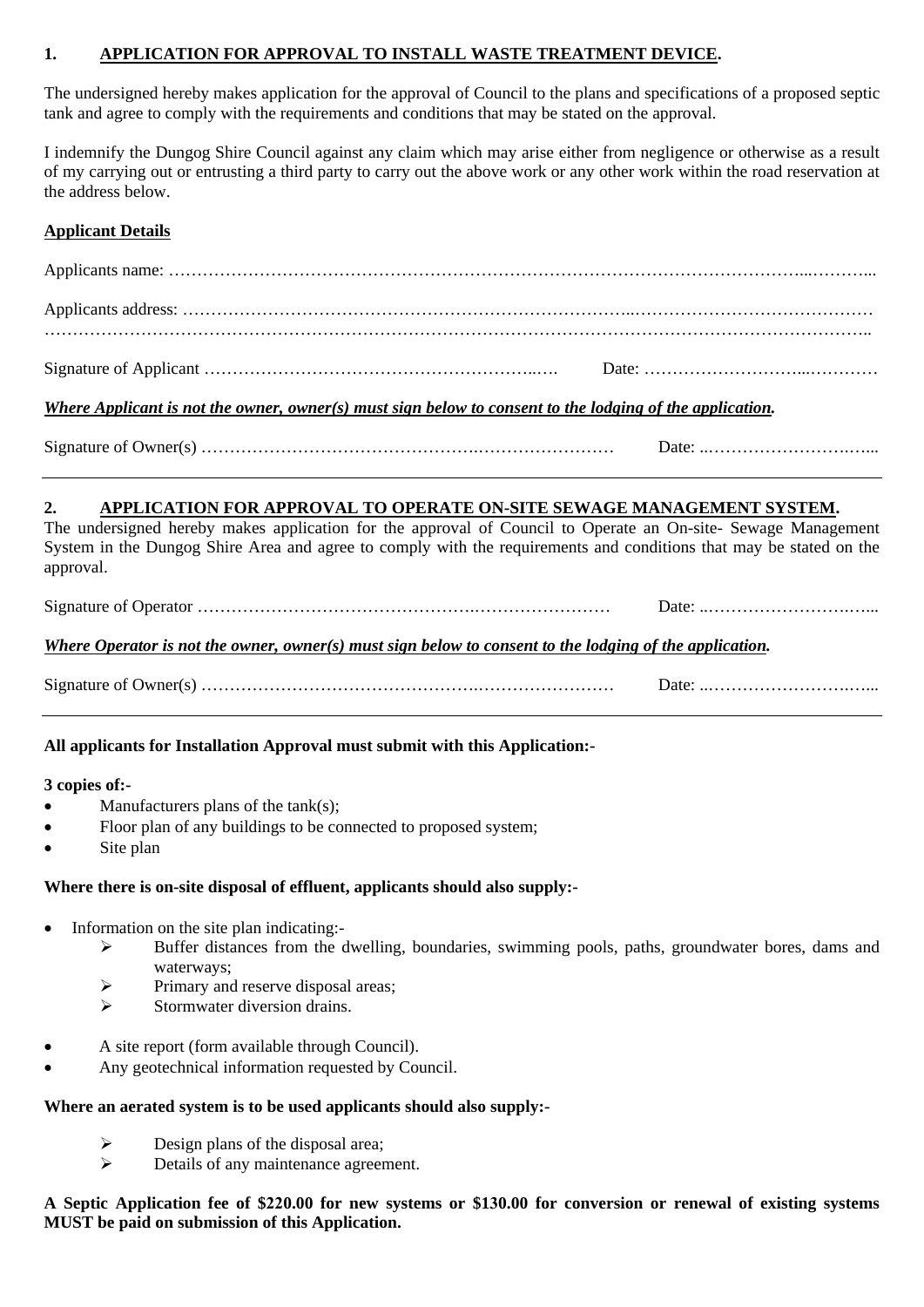# DUNGOG SHIRE COUNCIL SITE REPORT FOR DEEMED TO SATISFY PROVISIONS

**This form should be completed by the installation firm or a Council approved site evaluator where wastewater treatment will involve on-site disposal of effluent. All sections of the report should be completed to allow for prompt assessment of the application. After the initial assessment of this application, Council may require the applicant to provide further details.** 

| <b>1. SITE EVALUATORS</b>                       |                                    |
|-------------------------------------------------|------------------------------------|
| Company                                         | Name(s)                            |
|                                                 |                                    |
|                                                 |                                    |
| Address                                         |                                    |
|                                                 |                                    |
|                                                 |                                    |
| Ph:                                             | Fax:                               |
|                                                 |                                    |
| Date of Assessment:<br>$\sqrt{ }$<br>$\sqrt{2}$ | Signature of Evaluator:<br>$/$ $/$ |
|                                                 |                                    |
|                                                 |                                    |
|                                                 |                                    |
|                                                 |                                    |
| 2. SITE INFORMATION                             |                                    |
| Address/Locality of Site:                       | Council Area:                      |
|                                                 |                                    |
|                                                 |                                    |
| Owner/Developer:                                |                                    |
|                                                 |                                    |
|                                                 |                                    |
| Address:                                        |                                    |
|                                                 |                                    |
|                                                 |                                    |
| Size/Shape/Layout:                              |                                    |

Site plans attached **Yes/No** Intended Water Supply:

- Rainwater
- Reticulated Water Supply
- Bore/Groundwater

Expected wastewater quantity (litres/day):

(Number of bedrooms at 300L/bedroom/day)

Local experience: (information attached regarding on-site sewage management systems installed in the locality)

**Yes/No**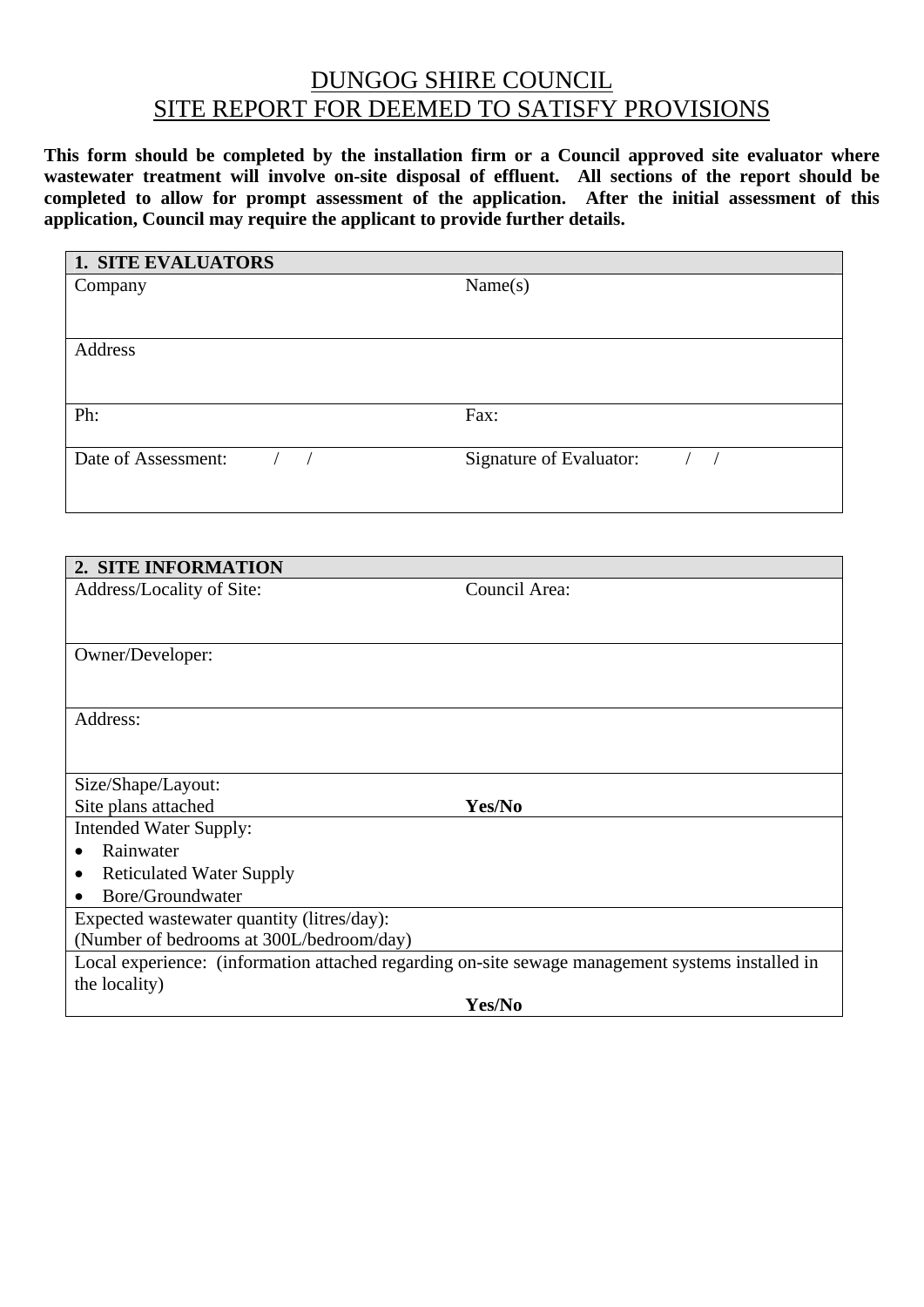If any site or soil features have not been assessed, note why.

| 3. SITE ASSESSMENT                                                                                     |        |  |
|--------------------------------------------------------------------------------------------------------|--------|--|
| Flood potential:                                                                                       |        |  |
| Land application area above 1 in 20 year flood level                                                   | Yes/No |  |
| Tank lids & electrical components above 1 in 100 year flood level<br>Yes/No                            |        |  |
| Exposure:                                                                                              |        |  |
| (To sun and wind)                                                                                      |        |  |
| Slope:                                                                                                 |        |  |
| (Nil or fall per unit distance eg 1 in 10)                                                             |        |  |
| Landform:                                                                                              |        |  |
| (low hills, plain, estuarine)                                                                          |        |  |
| Is there evidence of substantial run-on or seepage:                                                    | Yes/No |  |
|                                                                                                        |        |  |
| Is there evidence of erosion on-site:                                                                  | Yes/No |  |
|                                                                                                        |        |  |
| Are disposal areas located on fill:                                                                    | Yes/No |  |
| Groundwater                                                                                            |        |  |
| Horizontal distance to groundwater well used for domestic water supply (m)                             |        |  |
| Bores in the area and their purpose:                                                                   |        |  |
| Buffer distances from proposed disposal field to:                                                      |        |  |
| Permanent waters (m):<br>$\bullet$                                                                     |        |  |
| Other waters (m):<br>٠                                                                                 |        |  |
| Other sensitive environments (m):<br>$\bullet$                                                         |        |  |
| Boundary of premises (m):<br>$\bullet$                                                                 |        |  |
| Swimming pools (m):                                                                                    |        |  |
| Buildings (m):                                                                                         |        |  |
| Is their sufficient land area available for:                                                           |        |  |
| Application system (including buffer distances):<br>$\bullet$                                          | Yes/No |  |
| Reserve application system (including buffer distances):<br>$\bullet$                                  | Yes/No |  |
|                                                                                                        |        |  |
| Please provide on-site plan and outline of the proposed location of:                                   |        |  |
| Septic tanks:                                                                                          |        |  |
| Primary disposal field:<br>$\bullet$                                                                   |        |  |
| Reserve disposal field:<br>٠                                                                           |        |  |
| Any waterways or episodic drainage channels:<br>$\bullet$                                              |        |  |
| Test pit location:<br>٠                                                                                |        |  |
| Buildings, swimming pool etc<br>٠                                                                      |        |  |
| Other environmentally significant features                                                             |        |  |
|                                                                                                        |        |  |
| A total area of 2000 square metres should be available for on-site disposal of effluent from a typical |        |  |
| three bedroom house. This area includes the disposal field and reserve area and must be outside the    |        |  |
| building envelope and buffer zones for disposal fields.(see buffer zones attachment) The designated    |        |  |
| disposal and reserve areas should not include areas where future building or improvements may take     |        |  |

place on-site.

If 2000 square metres is not available, Council may require further geo technical and system design information.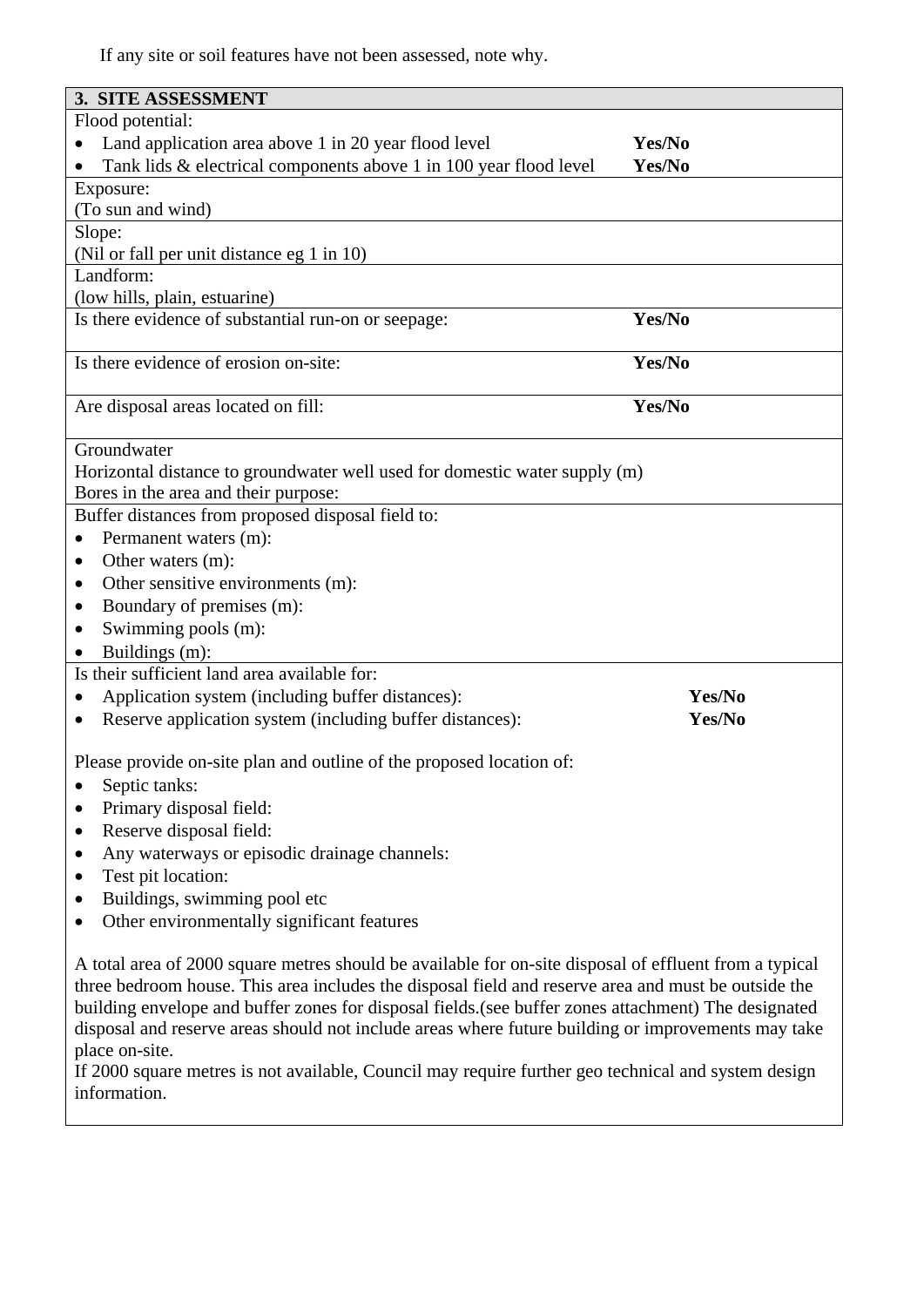| Depth to rock or groundwater.                                                                                                                                                                                                                                                                       |           |                            |                  |
|-----------------------------------------------------------------------------------------------------------------------------------------------------------------------------------------------------------------------------------------------------------------------------------------------------|-----------|----------------------------|------------------|
| Two test holes should be dug in a central location in the disposal field and reserve area. These<br>holes should be refilled and marked after site assessment to allow for future Council inspection.<br>For disposal by spray irrigation.                                                          |           |                            |                  |
| Was rock or groundwater table encountered before reaching 500mm<br>For sub-surface disposal of effluent.                                                                                                                                                                                            |           |                            | Yes/No           |
| Was rock or groundwater table encountered before reaching 1000mm<br>Is there evidence on the surface of rock sheets or groundwater springs or soaks<br>If yes to what extent.                                                                                                                       |           |                            | Yes/No<br>Yes/No |
| Please classify soil in test holes and indicate soil horizons in space provided. Top soil and humus<br>layer should be indicated along with proportion of soil type represented in each hole.<br>a)Sand<br>b)Sandy loam<br>c)Loam<br>d)Clay loam<br>e)Silty clay<br>f)Clay<br>PRIMARY DISPOSAL AREA |           |                            |                  |
| 500mm for spray irrigation                                                                                                                                                                                                                                                                          | <b>OR</b> | 1m for subsurface disposal |                  |
| Soil Type (a,b,c etc)                                                                                                                                                                                                                                                                               |           | Soil Type(a,b,c etc)       |                  |
| * Please indicate height if rock or groundwater was reached                                                                                                                                                                                                                                         |           |                            |                  |
| <b>RESERVE DISPOSAL AREA:</b>                                                                                                                                                                                                                                                                       |           |                            |                  |
| 500mm for spray irrigation                                                                                                                                                                                                                                                                          | <b>OR</b> | 1m for subsurface disposal |                  |
| Soil Type (a,b,c etc)                                                                                                                                                                                                                                                                               |           | Soil Type(a,b,c etc)       |                  |
| * Please indicate height if rock or groundwater was reached.                                                                                                                                                                                                                                        |           |                            |                  |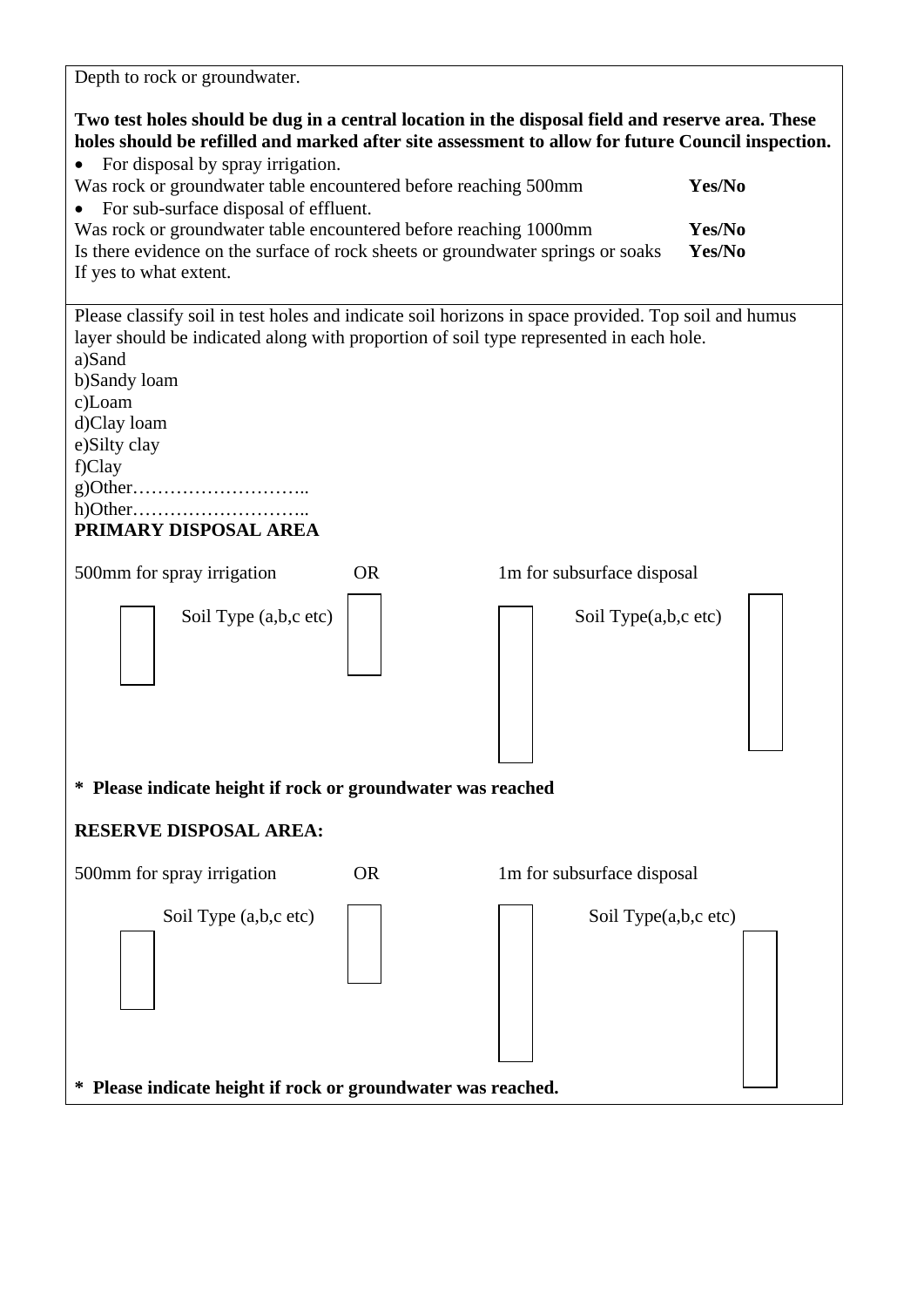| <b>4. IRRIGATION PUMP INFORMATION</b> (for irrigation systems)                                                                                                       |                                        |
|----------------------------------------------------------------------------------------------------------------------------------------------------------------------|----------------------------------------|
| Type and size of irrigation pump:                                                                                                                                    |                                        |
| Manufacturer's delivery pressure rating                                                                                                                              |                                        |
| Estimated head loss from top of tank to high point in disposal area:<br>Estimated head loss from pump to top of tank plus friction loss<br>Estimated total head loss | metres<br>2 metres<br>Total:<br>metres |

*NOTE: Council requires 10m head or 100kpa pressure at the irrigation field for adequate disposal of effluent by spray irrigation. For irrigation pump sizing head loss from rise out of tank and rise to disposal field must be subtracted from rated pump capacity*.

# **5. SYSTEM SELECTION**

Consideration of connection to a centralised sewerage system: • Approximate distance to nearest feasible connection point: **High/Med/Low**

- Potential for future connection to centralised sewerage: **High/Med**
- Potential for future connection to reticulated water: **Low/Already connected**

Type of land application system considered best suited to site:

Why:

Type of treatment system considered best suited to site and application system:

Why:

# **6. GENERAL COMMENTS**

Are there any specific environmental constraints?

Are there any specific health constraints?

Any other comments?